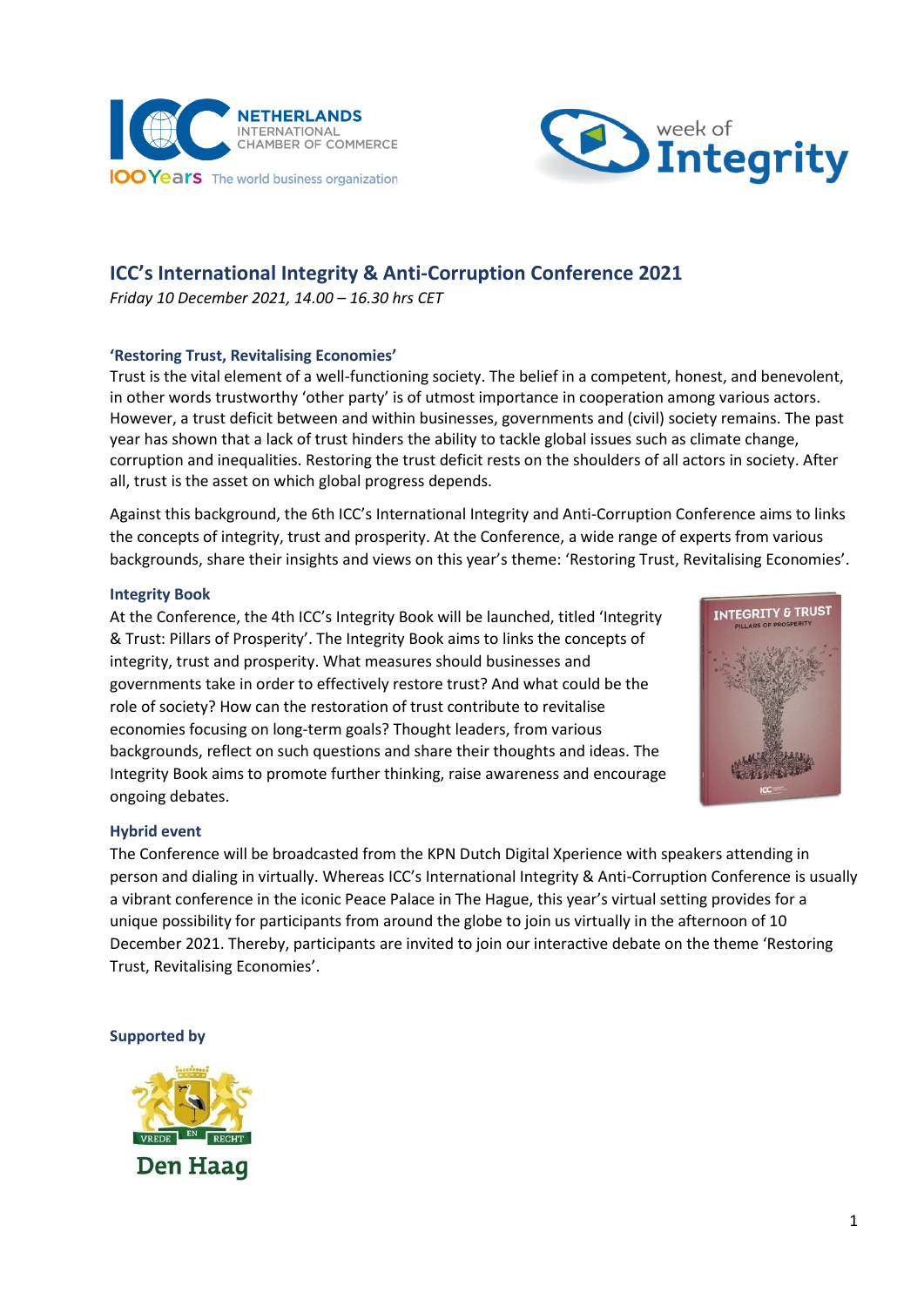# **Programme**

| 14.00 hrs | <b>Welcoming address</b><br>Mrs. Mirjam Bakker<br>Chair, ICC Netherlands                                                                                                                                                                                                                                                                                                                                                                                       |
|-----------|----------------------------------------------------------------------------------------------------------------------------------------------------------------------------------------------------------------------------------------------------------------------------------------------------------------------------------------------------------------------------------------------------------------------------------------------------------------|
|           | <b>When Business Meets the Doughnut</b><br><b>Dr. Erinch Sahan</b><br>Business and Enterprise Lead, Doughnut Economics Action Lab                                                                                                                                                                                                                                                                                                                              |
|           | This talk will go through the innovations needed in enterprise design for human<br>prosperity in the 21st century. Through a summary of Doughnut Economics and the<br>implications of the framework for business, the talk will bind together the goals of<br>trust and integrity alongside ecological and social goals to explore how business<br>can transform.                                                                                              |
|           | The Power of Trust: How Companies Build It, Lose It, Regain It                                                                                                                                                                                                                                                                                                                                                                                                 |
|           | Prof. Sandra J. Sucher<br>Professor of Management Practice, Harvard Business School, and Author of 'The<br>Power of Trust: How Companies Build It, Lose It, Regain It'                                                                                                                                                                                                                                                                                         |
|           | Trust is the foundation of every economic transaction. In this talk, Prof. Sandra<br>Sucher will explain what trust is and how it works. It will be covered how businesses<br>can build it, retain it, and, most importantly, how they can regain it if it is ever<br>lost.                                                                                                                                                                                    |
| 15.00 hrs | <b>Break</b>                                                                                                                                                                                                                                                                                                                                                                                                                                                   |
| 15.10 hrs | <b>Panel debate 'Restoring Trust, Revitalising Economies'</b><br>During the panel debate, experts from different fields will reflect on the central<br>theme 'Restoring Trust, Revitalising Economies'. The panelists will discuss the<br>importance of trust in tackling global challenges and the concrete measures<br>businesses, governments and (civil) society should (jointly) take to enable the<br>transition towards a fair and sustainable economy. |
|           | Mr. Klaus Moosmayer<br>Chief Ethics, Risk and Compliance Officer and Member of the Executive<br>Committee, Novartis                                                                                                                                                                                                                                                                                                                                            |
|           | "Doing what's right for patients and society is, and must always be, our priority. It's<br>a journey, and we remain humble in our understanding that this will take time. But<br>we are well on our way."                                                                                                                                                                                                                                                      |
|           | Prof. dr. ir. André Nijhof<br>Professor of Sustainable Business and Stewardship, Nyenrode Business University                                                                                                                                                                                                                                                                                                                                                  |

*"Serving society by shaping responsible leaders is a mission that fully resonates with me. Based on this starting point I develop impactful programs in the field of sustainable business."*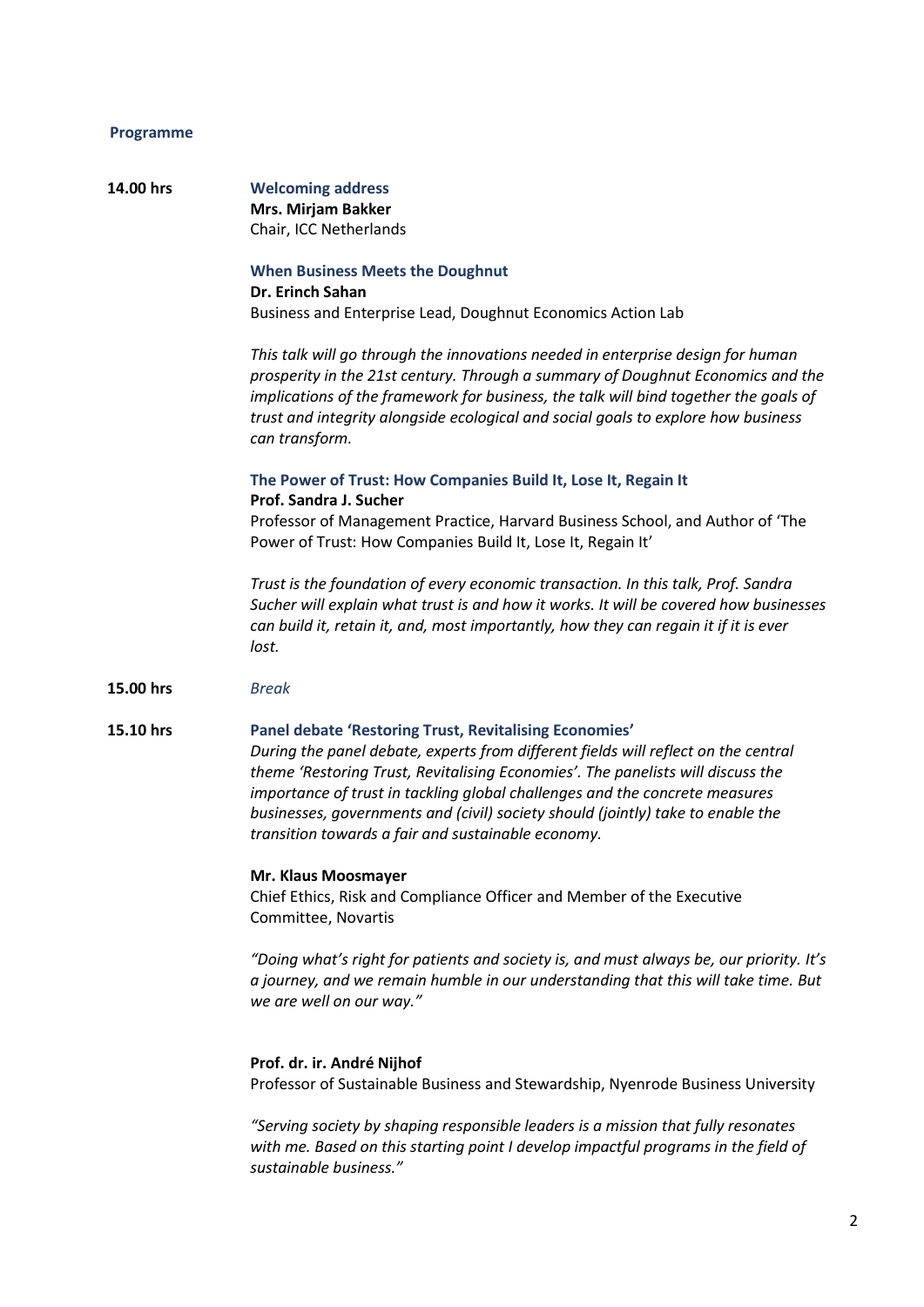#### **Mr. Gilberto Morishaw**

Global Shaper, World Economic Forum

*"Creating a better society requires us to have the courage to imagine. An equitable, just society, with prosperity for all. It is not just a dream, it can be our reality. Reinvent, reimagine, redesign."*

# **Mr. Henk W. Broeders** Moderator | Chair, Week of Integrity Foundation

#### **Q&A**

**16.15 hrs Closing remarks Mr. John W.H. Denton AO** Secretary General, ICC The world business organization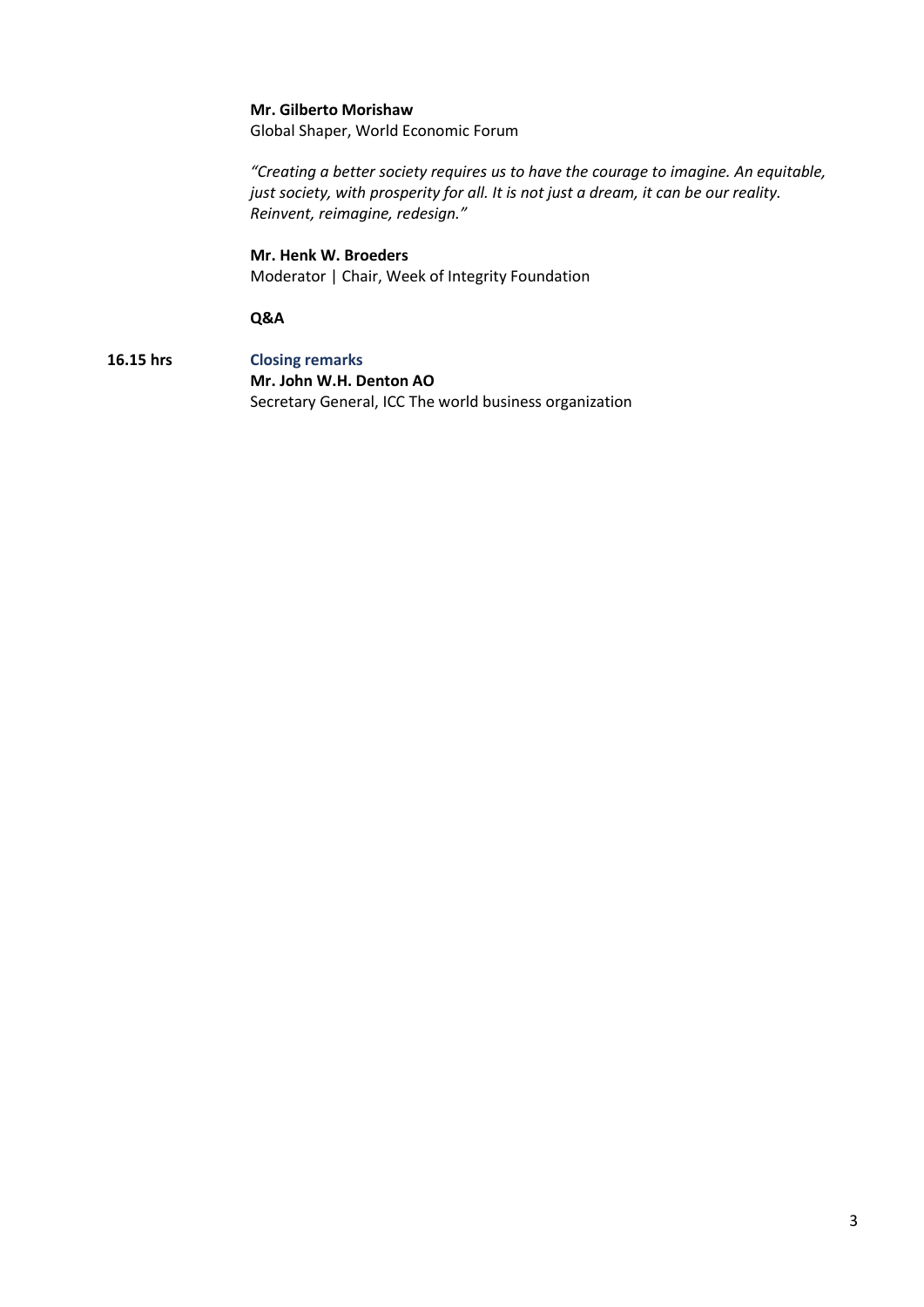## **Biographies**

#### **Mrs. Mirjam Bakker**

# *Chair, ICC Netherlands*

Mirjam Bakker is Chair of ICC Netherlands since September 2021. Next to that, Mirjam Bakker is responsible for the bank-wide compliance management and organisation at ABN AMRO, directly in support of the bank's Executive Board and ABN AMRO purposes ('Banking for better') for generations to come. Before joining ABN AMRO, she served as Group Risk & Compliance Director at SBM Offshore NV, as Global Head of Compliance at Aegon NV and before that she had corporate counsel positions at Aegon, ABB and Tata Steel.

# **Dr. Erinch Sahan**

## *Business and Enterprise Lead, Doughnut Economics Action Lab*

Erinch Sahan is the Business and Enterprise Lead at the Doughnut Economics Action Lab. Recently, he was the Chief Executive of the World Fair Trade Organization, a global network and verifier of social enterprises that practice Fair Trade. Previously, he spent 7 years at Oxfam leading campaign initiatives and founded Oxfam's Future of Business Initiative. He has also worked at Procter & Gamble as a market strategy manager, established a furniture business and worked for Australia's aid programme. He lectures and writes regularly on sustainable business. He holds degrees in finance and law, and an honorary doctorate from Oxford Brookes University.

## **Prof. Sandra J. Sucher**

# *Professor of Management Practice, Harvard Business School, and Author of 'The Power of Trust: How Companies Build It, Lose It, Regain It'*

Sandra J. Sucher is a Professor of Management Practice at Harvard Business School and an internationally recognized trust researcher. *The Power of Trust: How Companies Build It, Lose It, Regain It*, is her third book. It is based on two decades of research on global companies' best practices and in the gray areas of business—where responsibilities to investors, customers, employees, and society pull companies and their leaders in different directions. She is on the Edelman Trust Institute advisory board, collaborates with Deloitte on TrustIQ™ and with PwC on their Trust Leadership Institute.

#### **Mr. Klaus Moosmayer**

# *Chief Ethics, Risk and Compliance Officer and Member of the Executive Committee, Novartis* Klaus Moosmayer joined Novartis in December 2018 as Member of the Executive Committee and Chief Ethics, Risk & Compliance Officer. He was previously Chief Compliance Officer at Siemens AG. He began his career as a lawyer in Germany, specializing in white-collar crime, business law and litigation. He leads global integrity, compliance and anti-corruption bodies for business on behalf of the Organization for Economic Co-operation and Development (OECD) and the G20/B20. Mr. Moosmayer co-founded and chaired a nonprofit association of compliance heads from major European companies and is on the Advisory Panel of the Pharmaceutical Supply Chain Initiative.

### **Prof. dr. ir. André Nijhof**

#### *Professor of Sustainable Business and Stewardship, Nyenrode Business University*

André Nijhof is Professor of Sustainable Business & Stewardship. Prof. Nijhof holds a Master's degree in Business Administration and a PhD in Organisational Change from the University of Twente. Much of his recent work has focused on embedding corporate social responsibility in the core processes of an organization. He is especially interested in how the creative potential of organizations can be used as a source of new business development towards sustainable products, processes and business models. Besides his work at Nyenrode, Prof. Nijhof is a visiting professor at the UN-mandated University for Peace (Costa Rica).